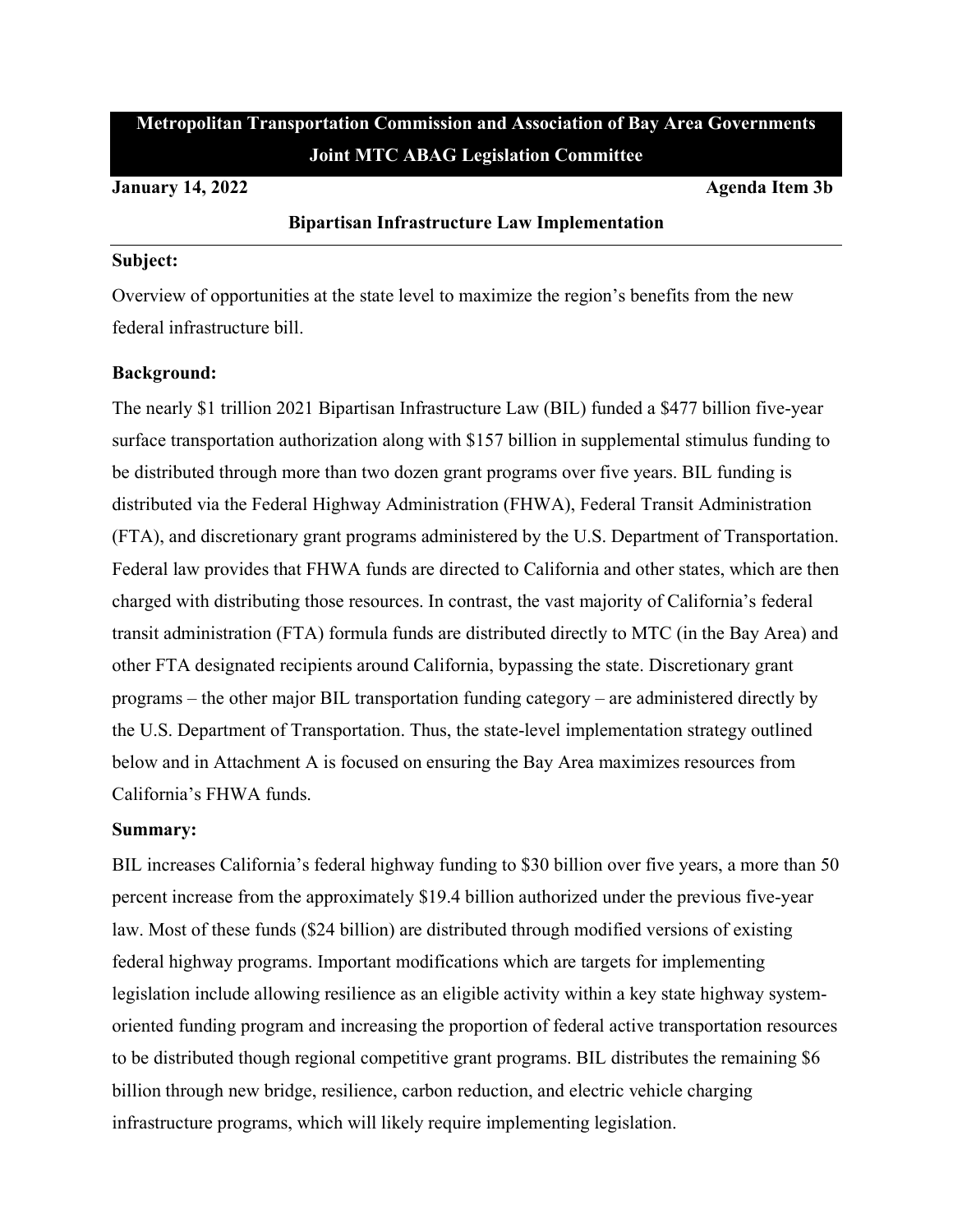Staff have identified several options to maximize the Bay Area's share of California's BIL funding, which are summarized below and detailed in Attachment A, and are engaging in BIL federal highway program implementation discussions both with state transportation agencies and the California Legislature. We look forward to hearing your feedback on this approach.

# **BIL Implementation Options to Maximize Bay Area Funding**

- New Regional Climate Change Mitigation Funds
	- o Ensure MTC receives our \$71 million share of California's flexible Carbon Reduction Program by requiring that the state sub-apportion 65 percent of the program funds to MTC and other regions in the same manner as regional surface transportation funds.
- Resilience: \$2.5 Billion for Competitive Grants and Caltrans Demonstration Projects
	- o Fund new state climate adaptation grant program from California's new PROTECT formula funds and direct Caltrans to fund resilience demonstration projects on the state highway system with federal highway funds that are newly eligible to be spent on resilience.
- Bridge Funding for Bay Area Local Bridges and State-owned Toll Bridges
	- o Support local bridges and Bay Area Toll Authority-operated state-owned toll bridges in receiving share of the state's \$4.25 billion in one-time state-of-goodrepair bridge formula funding
- Regional Active Transportation Program (ATP)
	- o Consider increasing portion of California's ATP program that is administered by regions

#### **Attachments:**

• Attachment A: Bay Area Funding Opportunities

 $\text{Area}$   $\text{W}(n+1)$ 

Therese W. McMillan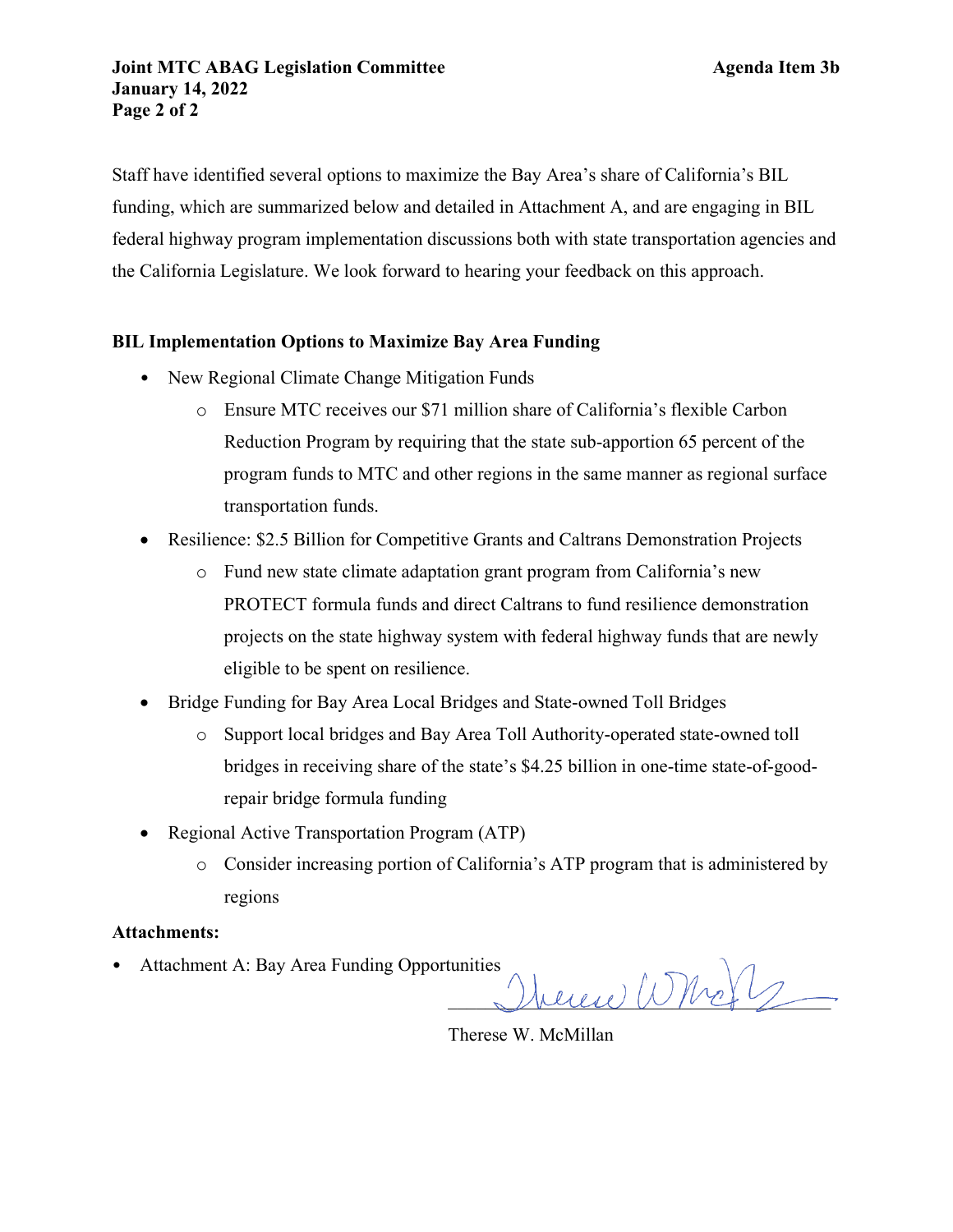# **Joint MTC ABAG Legislation Committee <b>Attachment A January 14, 2022 Agenda Item 3b Page 1 of 4**

## **Bipartisan Infrastructure Law Implementation**

#### **Background:**

The Bipartisan Infrastructure Law (BIL) will increase California's federal highway funding to \$30 billion over five years, a more than 50 percent increase from the approximately \$19.4 billion authorized under the previous five-year law. In prior updates to the federal surface transportation program, the Legislature has enacted implementing legislation to direct how new federal funds should be distributed. Staff has identified a number of opportunities where we believe legislation may be warranted to maximize the region's benefits from the BIL, as outlined below.

## **New Regional Climate Mitigation**

#### **Proposal:**

Ensure suballocation of the Bay Area's estimated \$71 million from the new flexible Carbon Reduction Program by requiring that the state sub-apportion 65 percent of the program funds to MTC and other regions in the same manner as regional Surface Transportation Block Grant Program (STP) funds.

#### **Lead Partners:**

California Association of Councils of Governments and regional transportation agency partners across the state.

#### **Background:**

The BIL expands the core federal highway program to include a new Carbon Reduction formula program, 65 percent of which is required to be suballocated based on population. This suballocation requirement mirrors the existing STP program. Under California law, suballocated STP funds by state law are required to be sub-apportioned to regional transportation planning agencies, such as MTC. This sub-apportionment of STP is a primary funding source for our One Bay Area Grant (OBAG) program. We estimate the Bay Area would receive \$71 million from the new carbon reduction program. Although this is a small share of the Bay Area's estimated \$1 billion in flexible federal highway funds, it accounts for 35 percent of the increase in funding compared to the previous surface transportation law. Implementing legislation requiring the state sub-apportion these funds to regions—in line with how suballocated STP funds are treated would ensure MTC and regional agencies statewide receive direct funding from this program,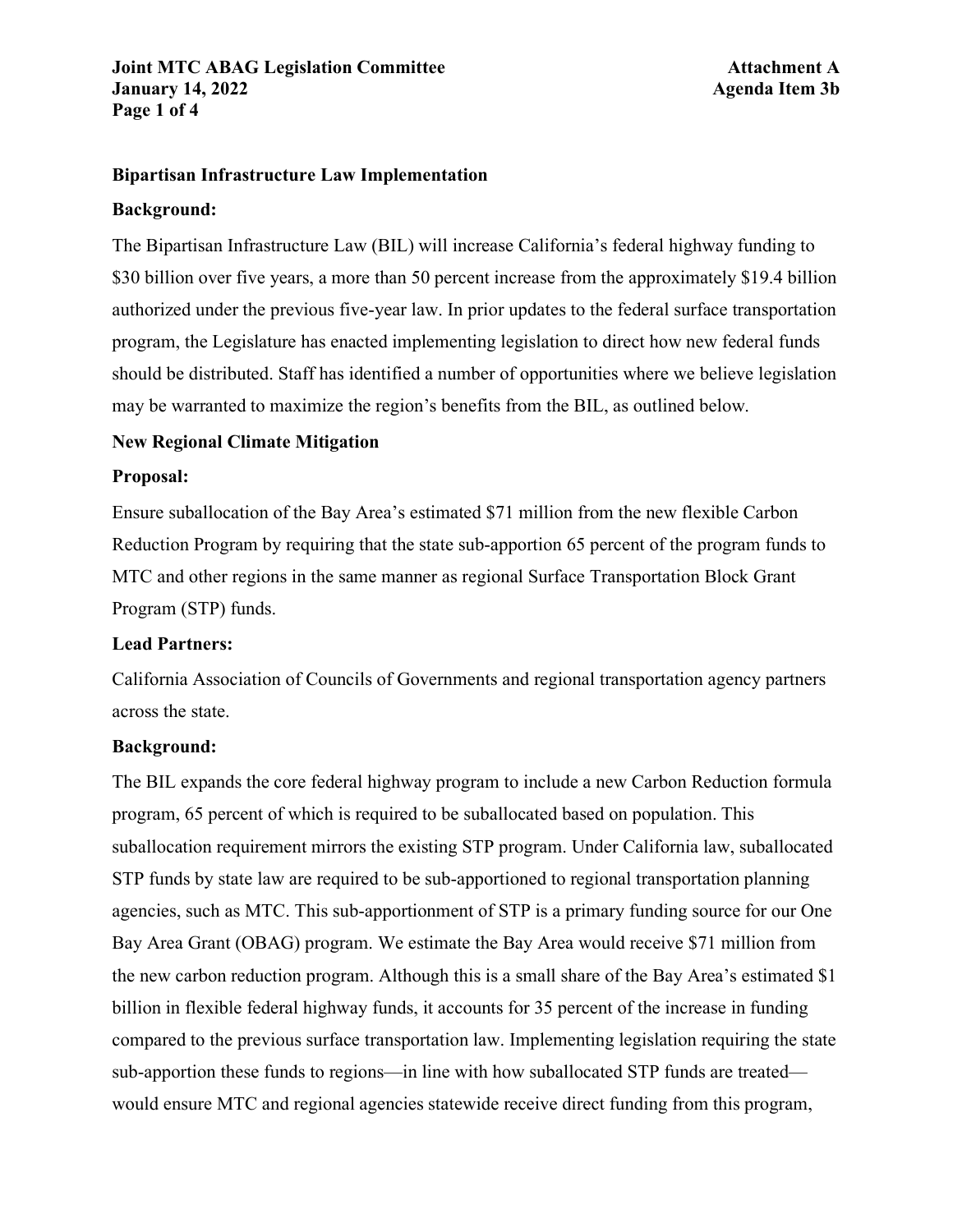# **Joint MTC ABAG Legislation Committee <b>Attachment A January 14, 2022 Agenda Item 3b Page 2 of 4**

which will help fund greenhouse gas reduction strategies in Plan Bay Area 2050 and sustainable communities strategies across the state.

# **Resilience: \$2.5 Billion for Competitive Grants and Caltrans Demonstration Projects Proposal:**

Establish a new transportation-related climate adaptation grant program from California's new federal resilience formula funds and direct Caltrans to fund resilience demonstration projects on the state highway system with federal highway funds that are newly eligible to be spent on resilience. The new program could be augmented by Fiscal Year 2022-23 State Budget General Fund resources requested in the Bay Area transportation agencies' budget letter (\$1 billion was requested for this purpose).

# **Lead Partners:**

Bay Area Regional Collaborative and other Bay Area regional resilience partners; State Route 37 partners

# **Background:**

The BIL creates a new highway formula program focused on resilience named PROTECT. California would receive \$631 million over five years from PROTECT, a modest sum given the resilience need. If bundled with our request for \$1 billion in state budget funds, the Legislature could create a \$1.6 billion state climate adaptation grant program for transportation resilience planning and project implementation. This approach is modeled after the state's implementation of a freight formula program in 2015 after enactment of the previous federal surface transportation law. California's freight formula program was funded at a similarly modest amount. Instead of distributing it in small increments statewide, the funds were bundled with other state resources to create the competitive Trade Corridor Enhancement Program. In addition to the dedicated PROTECT formula program, up to 15 percent of California's National Highway Performance Program (NHPP) funds (equivalent to \$1.9 billion) are newly eligible to be spent on resilience. Since this provision is permissive, rather than required, there's a chance that the state could direct all these funds to traditional State Highway Operation and Protection Program (SHOPP) projects, potentially missing the opportunity to make critically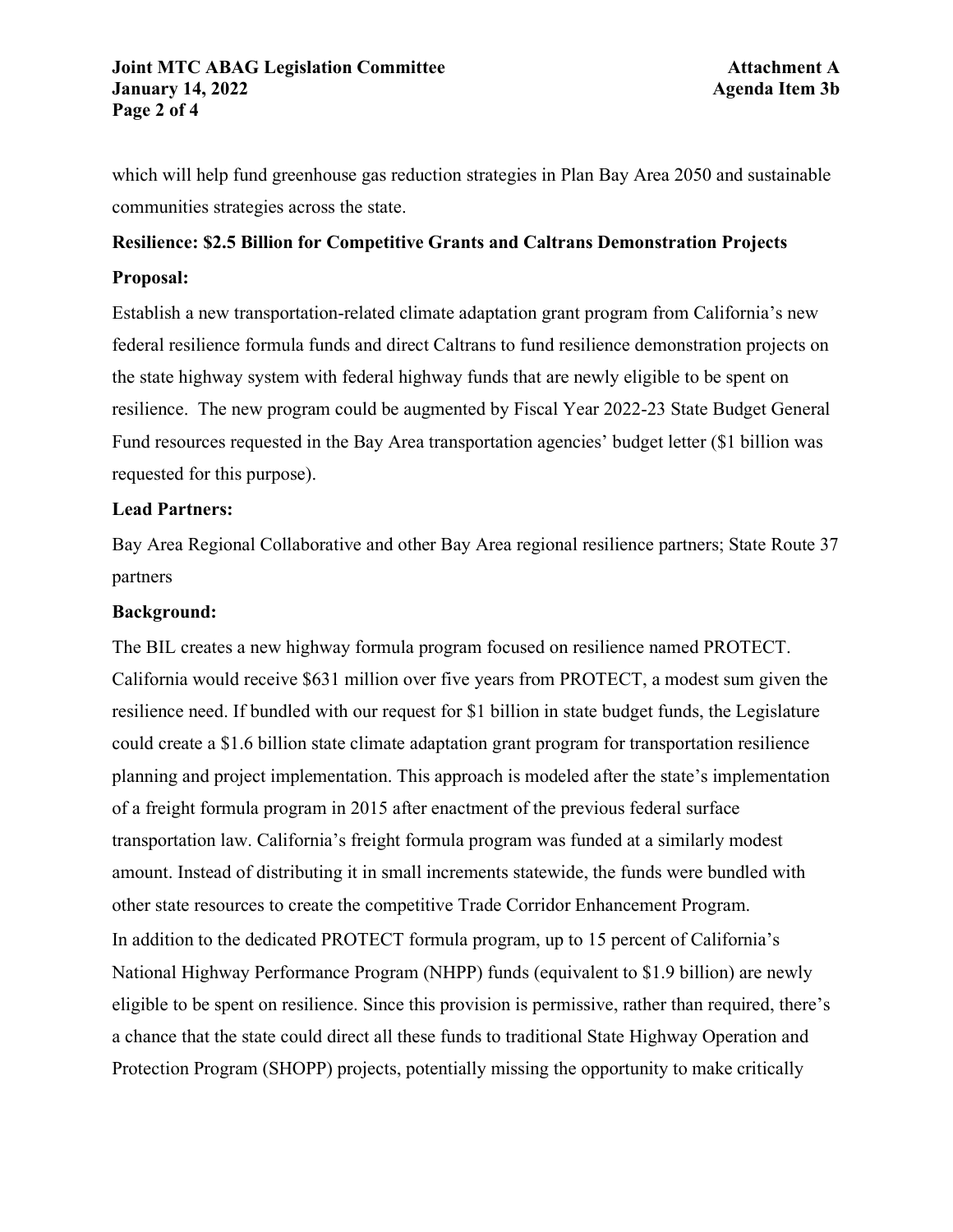## **Joint MTC ABAG Legislation Committee <b>Attachment A January 14, 2022 Agenda Item 3b Page 3 of 4**

needed investments in climate resilience. State legislation could instead require these funds to be spent on state highway system resilience demonstration projects across the state.

# **Bridge Funding for Bay Area Local Bridges and State-owned Toll Bridges**

# **Proposal:**

Ensure Bay Area local bridges and Bay Area Toll Authority-operated state-owned toll bridges are eligible to receive funding from California's infusion of \$4.25 billion for bridge repair and replacement.

### **Lead Partners:**

California State Association of Counties (CSAC)

# **Background:**

The BIL provides California with approximately \$4.25 billion in one-time bridge funding, to be distributed over five years. Based on initial conversations with Caltrans, it seems likely that the state will apply its traditional 55 percent – 45 percent split to the funds, with 55 percent of the funds directed to the local bridge program and the rest to state highway system bridges. CSAC is leading the effort to both support this 55-45 split for this program and to ensure that the new bridge formula resources augment (vs. displace) existing local bridge program resources. Since the BATA bridges are state-owned, they have not been eligible for the local portion of the federal bridge program's funding. At the same time, while BATA bridges are state-owned, BATA has primary responsibility for maintenance and rehabilitation of the region's state-owned bridges.

The reduction in vehicle traffic in the bridge corridors due to COVID-19 reduced toll revenue by over \$**300** million, slowing the delivery of our Toll Bridge Rehabilitation Program. BATA sought funding from the state to help offset this revenue loss from federal COVID relief funds that came to Caltrans but has received no assistance to date. Given the goal of the BIL is to help improve the condition of both state and local bridges across the nation, and BATA is ineligible for the local portion, we think there's a good argument for us to pursue eligibility for the state share of these one-time funds.